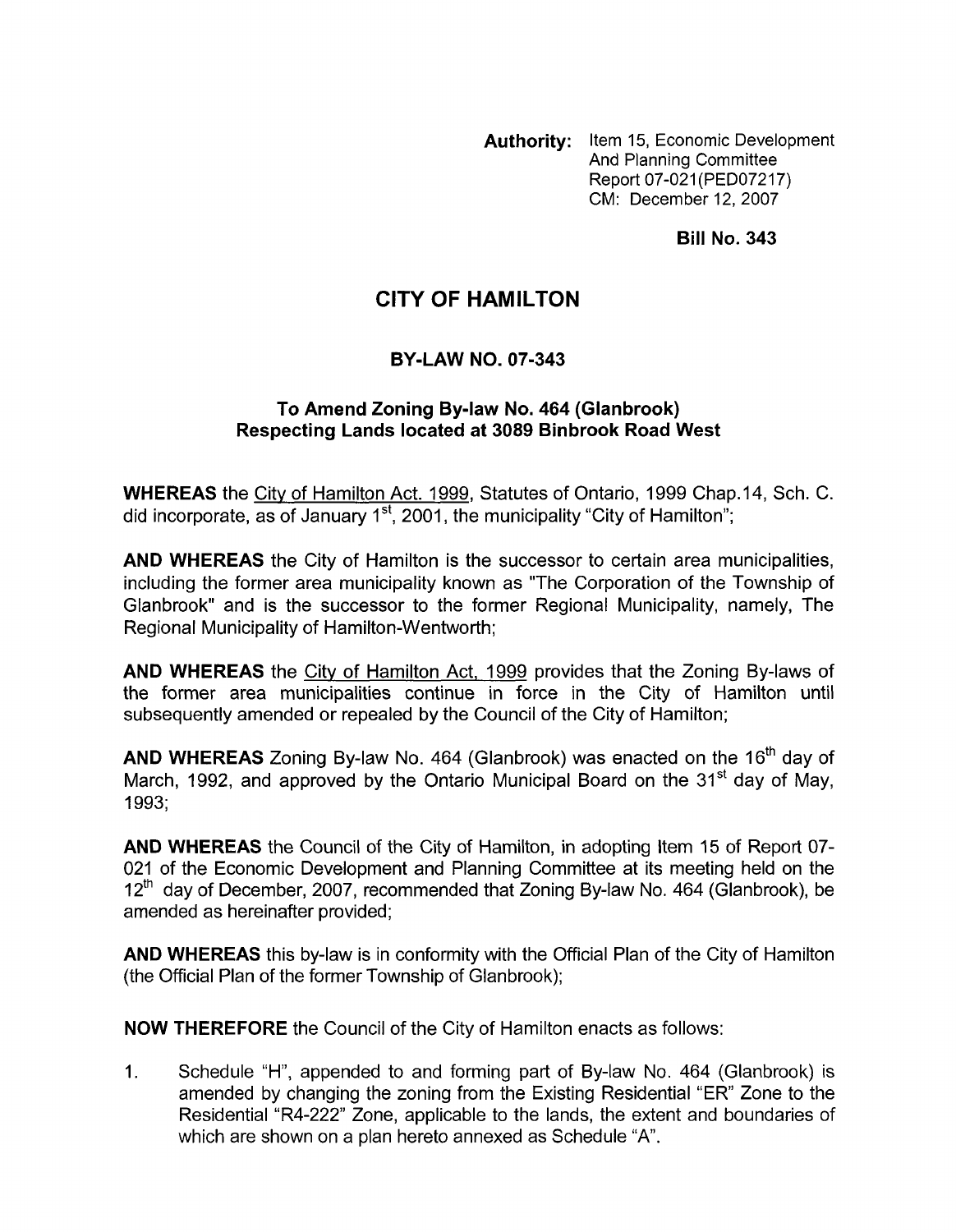## **Bylaw Respecting Lands located at 3089 Binbrook Road West**

(Page 2 of 3)

- 2. No building or structure shall be erected, altered, extended or enlarged, nor shall any building or structure or part thereof be used, nor shall any land be used, except in accordance with the Residential "R4-222" Zone provisions. readed at 3089 Binbrook Road West<br>
(Page 2 of 3)<br>
ed, altered, extended or enlarged, nor shall<br>
sof be used, nor shall any land be used,<br>
ital "R4-222" Zone provisions.<br>
sected to proceed with the giving of notice of<br>
sece
- **3.** The Clerk is hereby authorized and directed to proceed with the giving of notice of the passing of this By-law, in accordance with the Planning Act.

PASSED and ENACTED this 12<sup>Tth</sup> day of December, 2007.

**Fred Eisenberger** 

Mayor City Clerk

ZAR-07-063